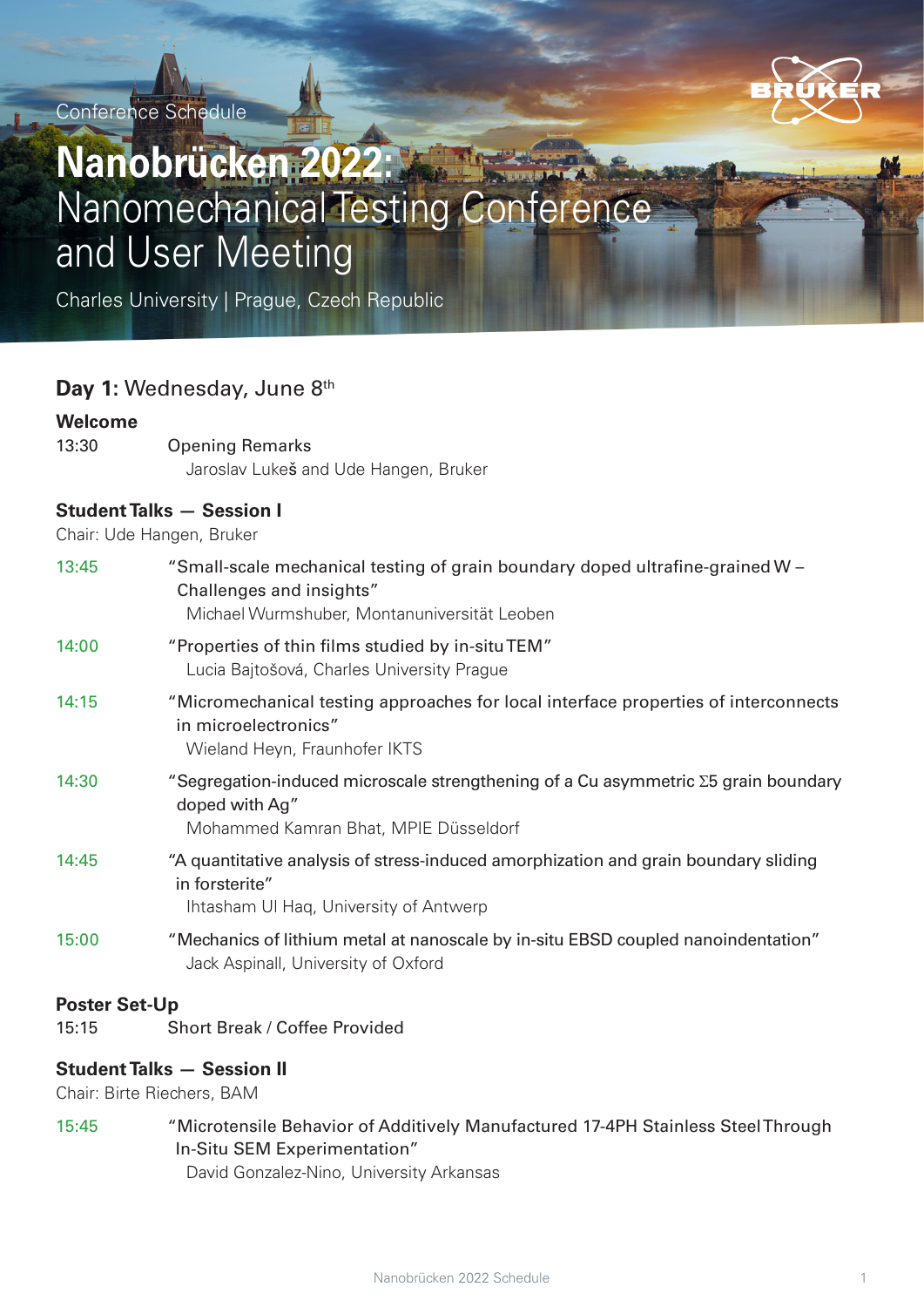| 16:00                  | "Nanoscale creep behavior and creep size effect of an additively manufactured<br>Zr-based bulk metallic glass"<br>Sigi Liu, Norwegian University of Science and Technology |
|------------------------|----------------------------------------------------------------------------------------------------------------------------------------------------------------------------|
| 16:15                  | "Plastic instabilities in epitaxial NiMnGa Heusler films"<br>Adnan Fareed, BAM-Berlin                                                                                      |
| 16:30                  | "Size effects in fracture mechanics: a detailed investigation on crack growth at the<br>micro- and mesoscale"<br>Jutta Luksch, University of Saarbrücken                   |
| 16:45                  | "Batch Fabrication of Silicon indenter tips for adhesion investigations using<br>Deep Reactive Ion Etching (DRIE)"<br>Selina Raumel, Leibnitz University Hannover          |
| 17:00                  | "Following in-situ crack propagation"<br>Klemens Schmuck, Montanuniversität Leoben                                                                                         |
| <b>Poster Session</b>  |                                                                                                                                                                            |
|                        | All Posters are Eligible for Top Poster Prize                                                                                                                              |
| 17:15                  | Poster Session (All posters, see list on page 4) / Barbecue                                                                                                                |
|                        | <b>Bruker User Meeting (open to all participants)</b>                                                                                                                      |
| 19:00                  | Introduction<br>Oden Warren, Bruker                                                                                                                                        |
| 19:05                  | EDS for in-situ elemental analysis in SEM and TEM<br>Meiken Falke, Bruker                                                                                                  |
| 19:15                  | <b>Exciting New Product Developments</b><br>Sanjit Bhowmick and Rhys Jones, Bruker                                                                                         |
| 19:30                  | Round Table & Q&A Session (opportunity for users to ask questions)                                                                                                         |
|                        | Day 2: Thursday, June 9th                                                                                                                                                  |
| 09:00                  | Nanobrücken Conference – Opening Remarks<br>Miroslav Cieslar, Charles University and Oden Warren, Bruker                                                                   |
| <b>Keynote Lecture</b> |                                                                                                                                                                            |
| 09:10                  | "Release with ease - challenges and bioinspired concepts for handling micro-objects"<br>Prof. Eduard Arzt, Institute for New Materials, Saarbrücken                        |
| 10:00                  | Short Break / Coffee Provided                                                                                                                                              |
|                        | <b>Talks - Session I</b><br>Chair: Jaroslav Lukeš, Bruker                                                                                                                  |
| 10:35                  | "Correlative Structure-Property Characterisation of the Leafcutter Ant,<br>Atta cepholotes, Mandible"<br>Richard E. Johnston, Swansea University                           |
| 10:55                  | "The cytolinker and scaffolding protein "Plectin" disarray, leads to softening of<br>cancer cells"<br>Anahid Amiri, TU Darmstadt                                           |

11:10 "Micromechanical Characterization of Enzyme Crystals" Achim Overbeck, University of Braunschweig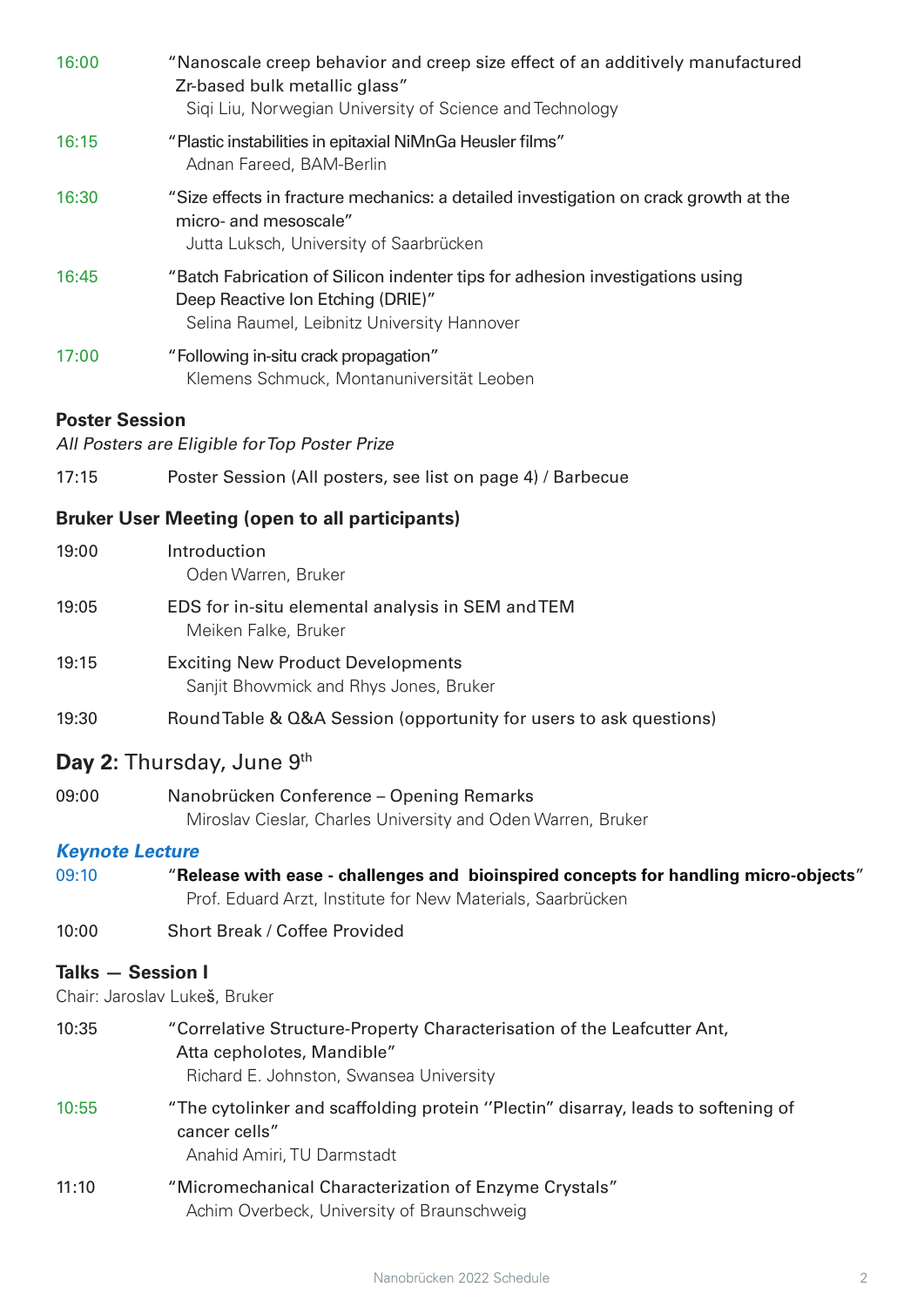### **Invited Talk**

11:30 "Surfaces and Interfaces: Measuring Mechanical and Tribological Properties at the Nanoscale"

Jurgita Zekonyte, University of Portsmouth

### **Lunch Break**

12:00 Lunch Provided On-Site

### **Talks — Session II**

Chair: Sanjit Bhowmick, Bruker

- 13:00 "Combining electron microscopy and nanoindentation to characterize microstructural gradients in high-purity Niobium single crystals deformed at low and high strain rate" Celia Caer, ENSTA Bretagne
- 13:20 "Recent developments on characterization of nanomaterials using On-Axis TKD in SEM" Daniel Goran, Bruker Nano GmbH
- 13:40 "Comparison of Conventional and Nanoindentation-based Residual Stress Values for Automotive and Armour Steels" Mohan Setty, Deakin University
- 14:00 "Developing rapid residual stress measurements via nanoindentation on a commercial aerospace alloy Al7050" Elizabeth Sackett, Swansea University

#### **Invited Talk**

- 14:20 "Stress induced amorphization in olivine: new insights from ex-situ and in-situ TEM nanomechanical testing" Hosni Idrissi, University Louvain La Neuve
- 14:50 Short Break / Coffee Provided

### **Talks — Session III**

Chair: Ehrenfried Zschech, DeepScan

| 15:20                                 | "Measuring the mechanical damping using nano-compression tests"<br>Jose F. Gómez-Cortés, University of the Basque Country                                                                    |
|---------------------------------------|----------------------------------------------------------------------------------------------------------------------------------------------------------------------------------------------|
| 15:40                                 | "Measuring Flexoelectric response of Free-standing beams by Nanoindentation"<br>Emerson Coy, NanoBioMedical Centre, Adam Mickiewicz University, Poznan                                       |
| 16:00                                 | "HCF fatigue testing and analysis of nanometer-sized copper bending beams"<br>Florian Schäfer, Universität des Saarlandes                                                                    |
| 16:20                                 | "Elastic and Plastic Time Dependent Mechanical Properties of Lithium Measured<br>by Nanoindentation"<br>J Ed Darnbrough, University of Oxford                                                |
| 16:40                                 | "Size effects at nanoscale on superelasticity measured by nano compression:<br>Universal scaling law for Cu-Based shape memory alloys"<br>Jose M. San Juan, University of the Basque Country |
| 17:00                                 | <b>End of Session</b>                                                                                                                                                                        |
| $\bullet\bullet\bullet\bullet\bullet$ |                                                                                                                                                                                              |

**19:00 Confernce Banquet Dinner**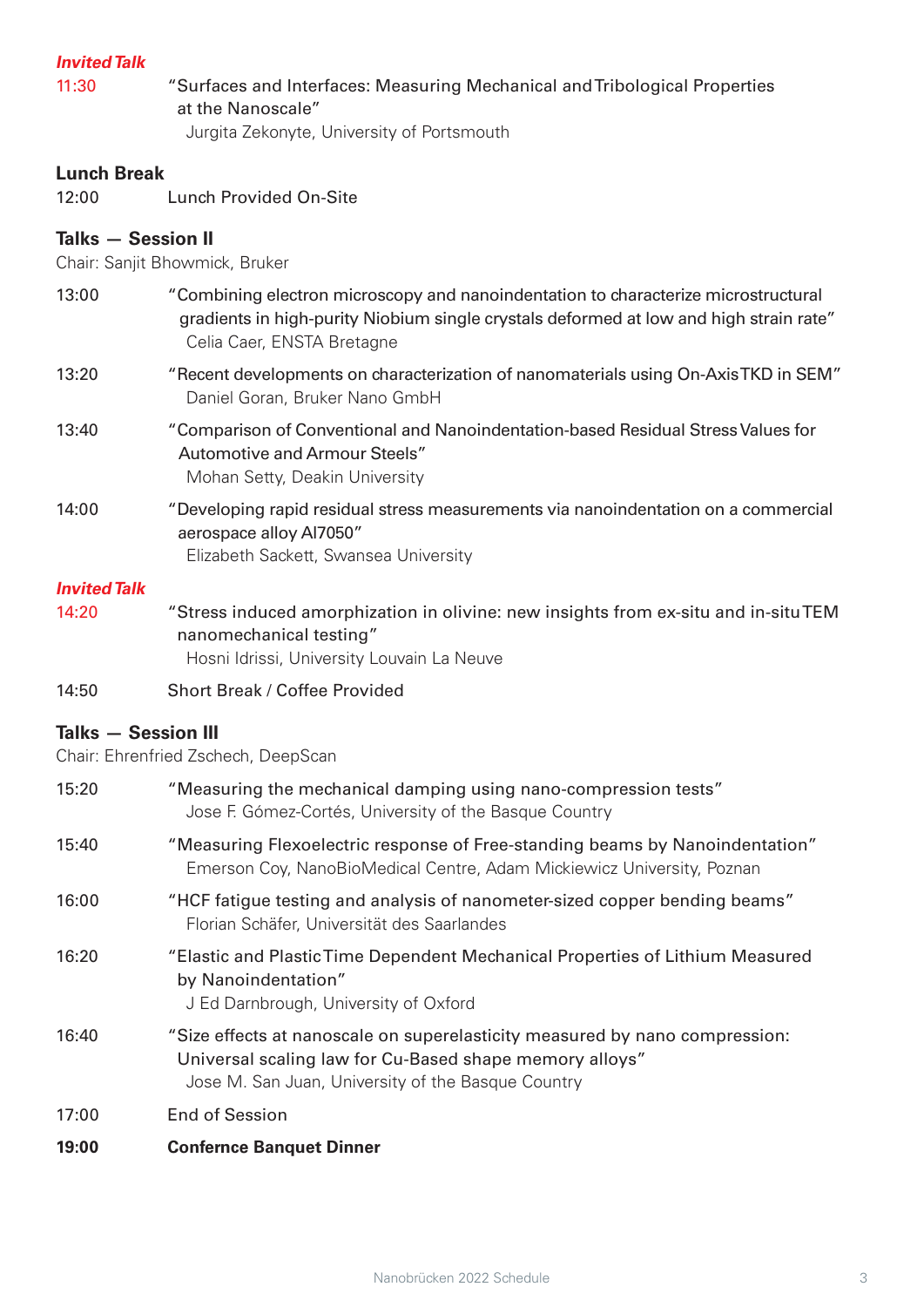# Day 3: Friday, June 10<sup>th</sup>

### **Talks — Session IV**

Chair: Jurgita Zekonyte, University of Portsmouth

09:00 "Miniaturized mechanical tests in a laboratory X-ray microscope – Design, integration and applications" Ehrenfried Zschech, DeepScan

### **Invited Talk**

- 09:20 "Nanomechanical analysis of cement-based heterogeneous microstructures" Jiri Nemecek, Czech Technical University in Prague
- 09:50 "In-situ nanoindentation of hard coatings at elevated temperatures" Saeed Mirzaei, Academy of Science of the Czech Republic
- 10:10 "Mechanical properties of hard protective coatings for high temperature applications" Aljaž Drnovšek, Josef Stefan Institute
- 10:30 Short Break / Coffee Provided

### **Talks — Session V**

Chair: Jose Maria San-Juan

### **Invited Talk**

| 10:50 | "Nano-mechanical probing of elasticity length-scales in metallic glasses"<br>Birte Riechers, BAM                                                                                 |
|-------|----------------------------------------------------------------------------------------------------------------------------------------------------------------------------------|
| 11:20 | "Molecular Dynamics Simulations of Push-To-Pull Tests in Graphene Sheets"<br>Javier Varillas                                                                                     |
| 11:40 | "Combining Nanoindentation and Simulation for elasto-plastic material data of<br>thin metal films"<br>Nathaniel Jöhrmann, TU Chemnitz, Materials and Reliability of Microsystems |
| 12:00 | "Nanoindentation of thin films – accurate assessment of Young's modulus"<br>Stanislav Žák, Erich Schmidt Institute, Leoben                                                       |
| 12:20 | <b>Closing Remarks and Farewell</b><br>Jaroslav Lukeš and Ude Hangen, Bruker                                                                                                     |

12:30 End of Conference

# **Poster List**

### Ordered by last name of presenting author

- 1. "Mechanical Properties of Interface Adhesion in Solid State Batteries" Shatha AlMarri, University of Oxford
- 2. "Nanoindentation and nanostructures flattening as a tool to obtain surface tension in chalcogenide glass-forming materials" Jaroslav Barták, University of Pardubice
- 3. "Nanomechanical study of PLA-based nanocomposite materials" Todor Batakliev, Institute of Mechanics, Bulgaria
- 4. "Advances in combined mechanical and electrical SPM characterization of thin films" Günther Benstetter, Deggendorf Institute of Technology
- 5. "Correlative Characterisation of Rangifer Tarandus (Reindeer) Antler, Evaluating Differences Between Male and Female and Calving Females" Rachel Board, Swansea University